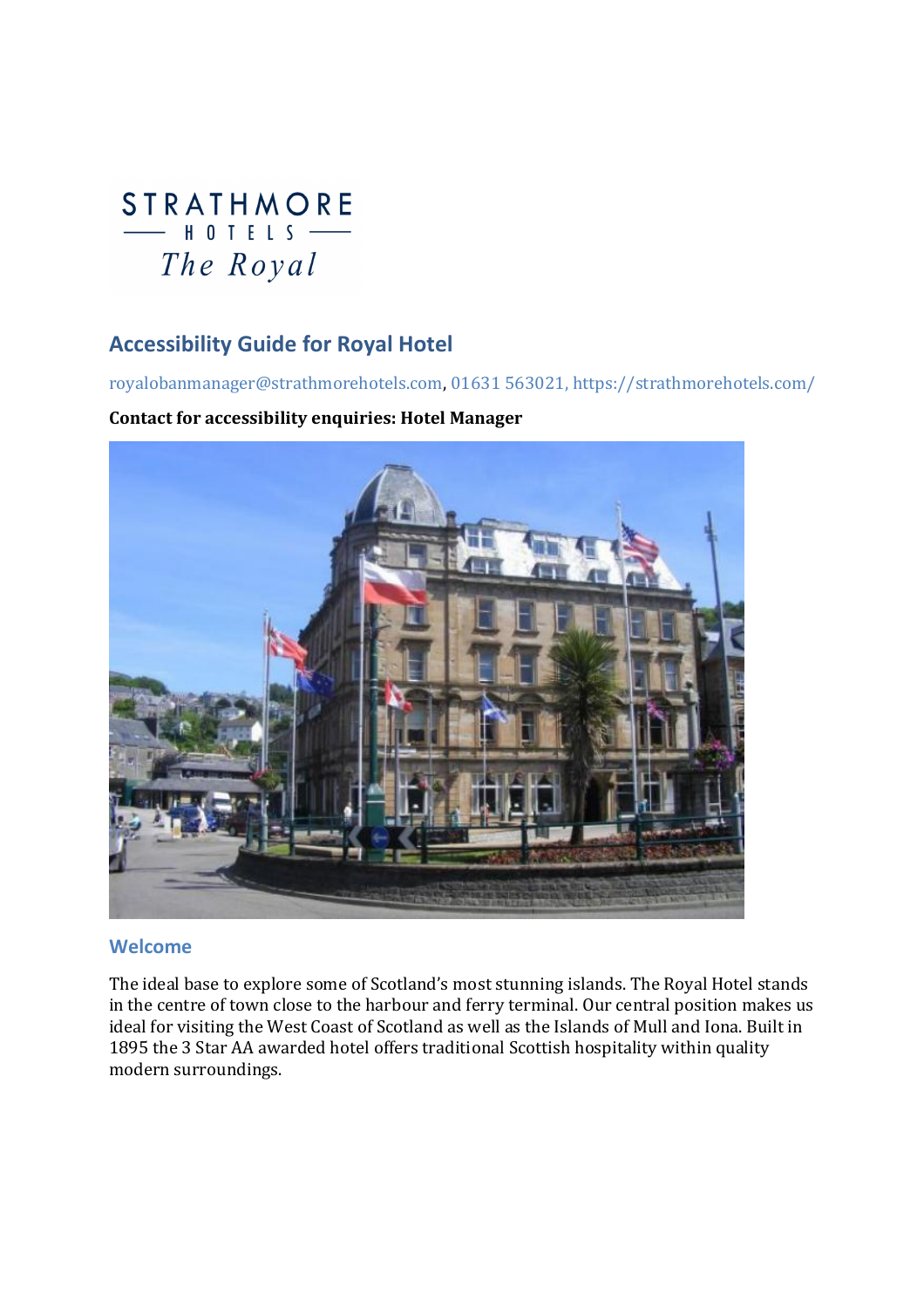### At a Glance

### Level Access

- There is level access from the main entrance to:
	- Reception
	- Dining Table
	- Ceilidh Lounge
	- Lounge Bar

# Access with steps

- There are steps from the main entrance to:
	- Bedroom
	- Morvern Suite

### **Exercise** Bedrooms

We have non-allergic bedding.

## $\mathscr{\mathscr{F}}$  Hearing

The (bedroom) TVs have subtitles.

# General

- Staff are available 24 hours a day.
- We have emergency evacuation procedures for disabled visitors.

### Getting here

Royal Hotel, Argyll Square Oban PA34 4NP

# **T** Travel by public transport

- You can get to Royal Hotel by bus, train and boat or ferry.
- The Nearest Bus is located across the road in the station square. The bus stop is 0.1 miles / 0.2 km from Royal Hotel.
- The nearest train station is The Nearest Train station is Located across the road by the station square. The train station is 0.1 miles / 0.2 km from Royal Hotel.
- The nearest port is The Nearest Port is Located across the road by the station square. The port is 0.1 miles / 0.2 km from Royal Hotel.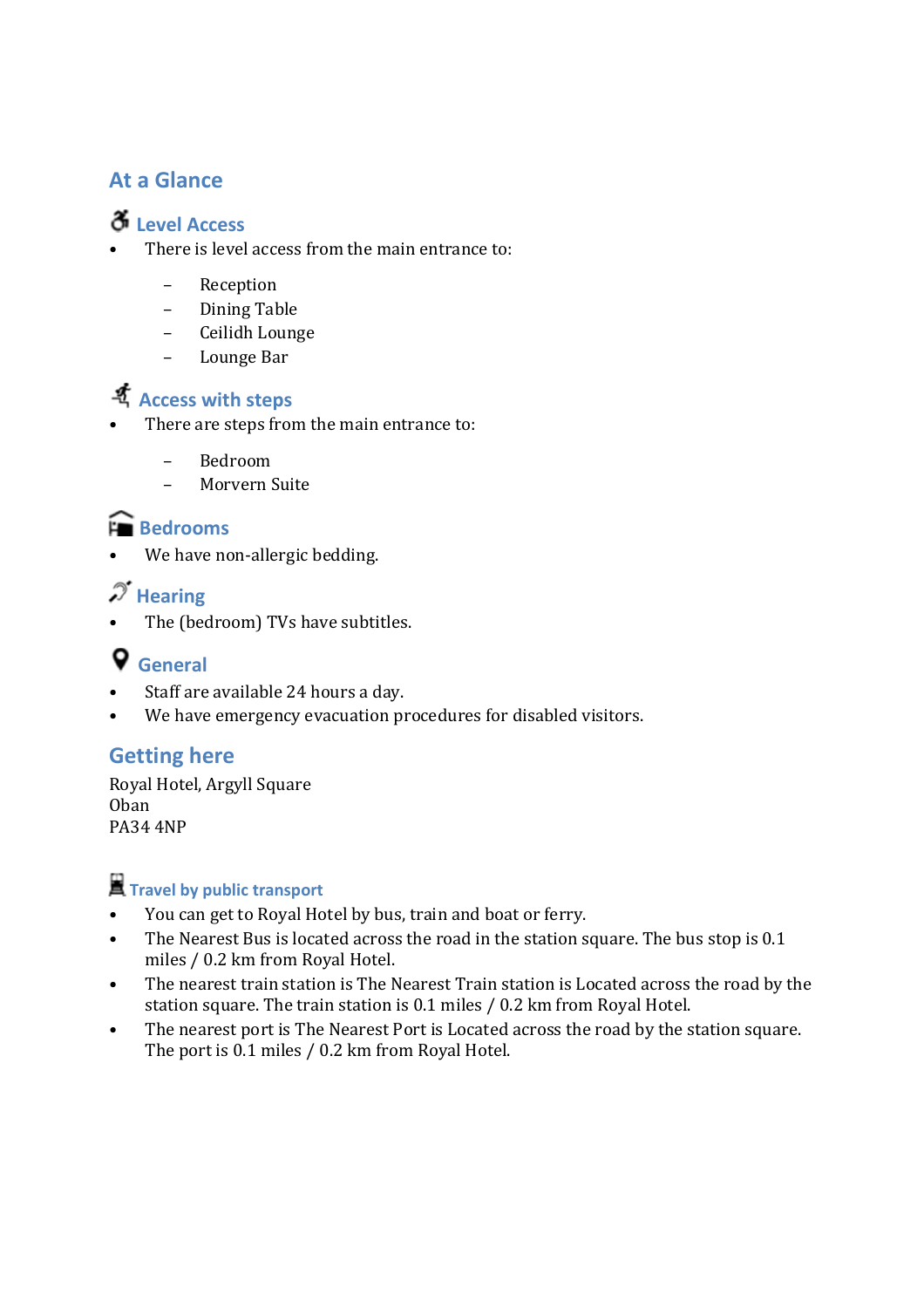# **Travel by taxi**

• You can get a taxi with Lorne Taxi by calling 01631 564744. The taxi company has a wheelchair accessible vehicle.

# **Parking**

- We have a car park. The parking is less than 50 metres from the main entrance. Parking is free.
- There is a drop-off point at the main entrance. The drop-off point does not have a dropped kerb.
- From the car park to the entrance, there is level access. The route is 1500mm wide, or more.
- We have a transport service, to take visitors from the car park to the main entrance. Our transport service is wheelchair accessible.
- We can offer a porterage service to collect luggage from car park to hotel.

## Arrival

# Path to main entrance

- From the street to the main entrance, there is level access.
- The path is 1500mm wide, or more.

### **Main entrance**

- The main entrance has level access.
- The door is 2000mm wide.

### Getting around inside

## 菡<sub>Lift</sub>

- We have 1 lift.
- You can get a lift to all floors.

### Lift to all Floors

- The lift door is 1000mm wide.
- The lift is 1250mm wide. The lift is 1250mm deep.
- The lift says the floor number at each floor.
- The lift buttons have raised numbers or letters.
- The lift shows the floor number, at each floor.

### **▲** Reception

• From the main entrance to reception, there is level access.

### **Bedrooms**

• All bedrooms have windows.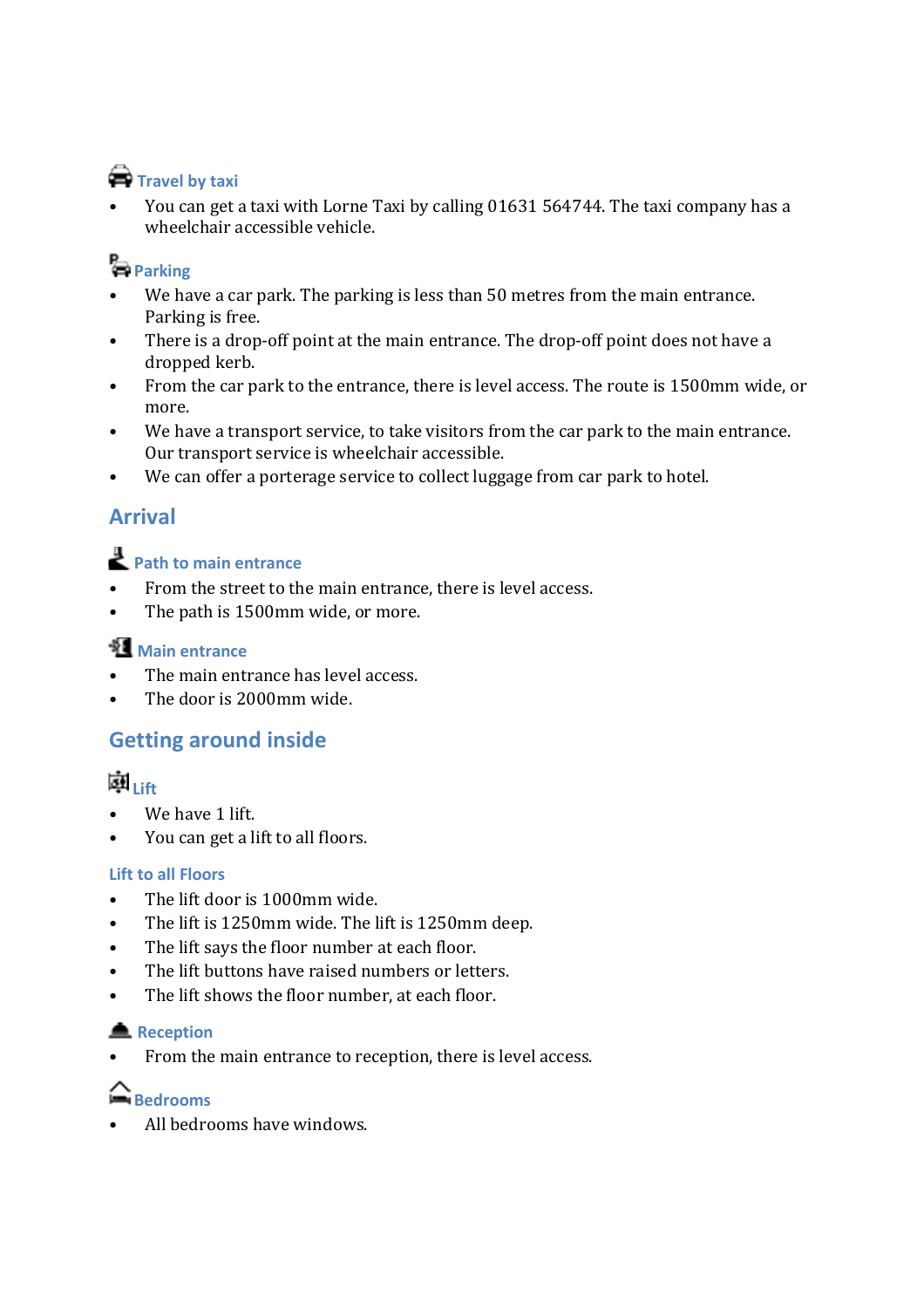- Bedrooms have ceiling lights, wall lights, bedside lamps, desk or table lamps and natural daylight.
- Lights are LED. TVs have subtitles.
- All bedrooms are non-smoking.
- We have non-allergic bedding.
- All bedrooms have fitted carpets.
- We can move the bedroom furniture, to improve accessibility.
- No bedrooms have level access. The bedroom nearest the main entrance has 40 steps.
- All bedrooms are ensuite.
- We have bathrooms with a bath and overhead shower.

# Lounge

#### Ceilidh Lounge

• From the main entrance to the lounge, there is level access. There is a permanent ramp. The route is 5000mm wide, or more. The door is 1000mm wide.

# **TD** Bar

#### Lounge Bar

- From the main entrance to the bar, there is level access. The route is 5000mm wide, or more.
- The door is 2000mm wide.

# Place to eat and drink

#### Morvern Suite

- From the main entrance to the dining area, there are 20 steps. There is no lift and no ramp.
- To get to a table, there are no steps.
- If you need table service, staff can help you.
- The route through the dining area is 800mm wide, or more.
- There is background music.
- The table and plates have high colour contrast.
- We cater for sugar free (diabetic), vegetarian, gluten free (celiacs), lactose free (dairy free), nut free, low fat, low potassium, low sodium, no gastric content, high fibre, vegan, kosher and halal specific diets.

### Customer care support

#### Accessibility equipment

- We have an area to charge mobility scooters and battery powered wheelchairs.
- In the Ceilidh Lounge on our Ground Floor.